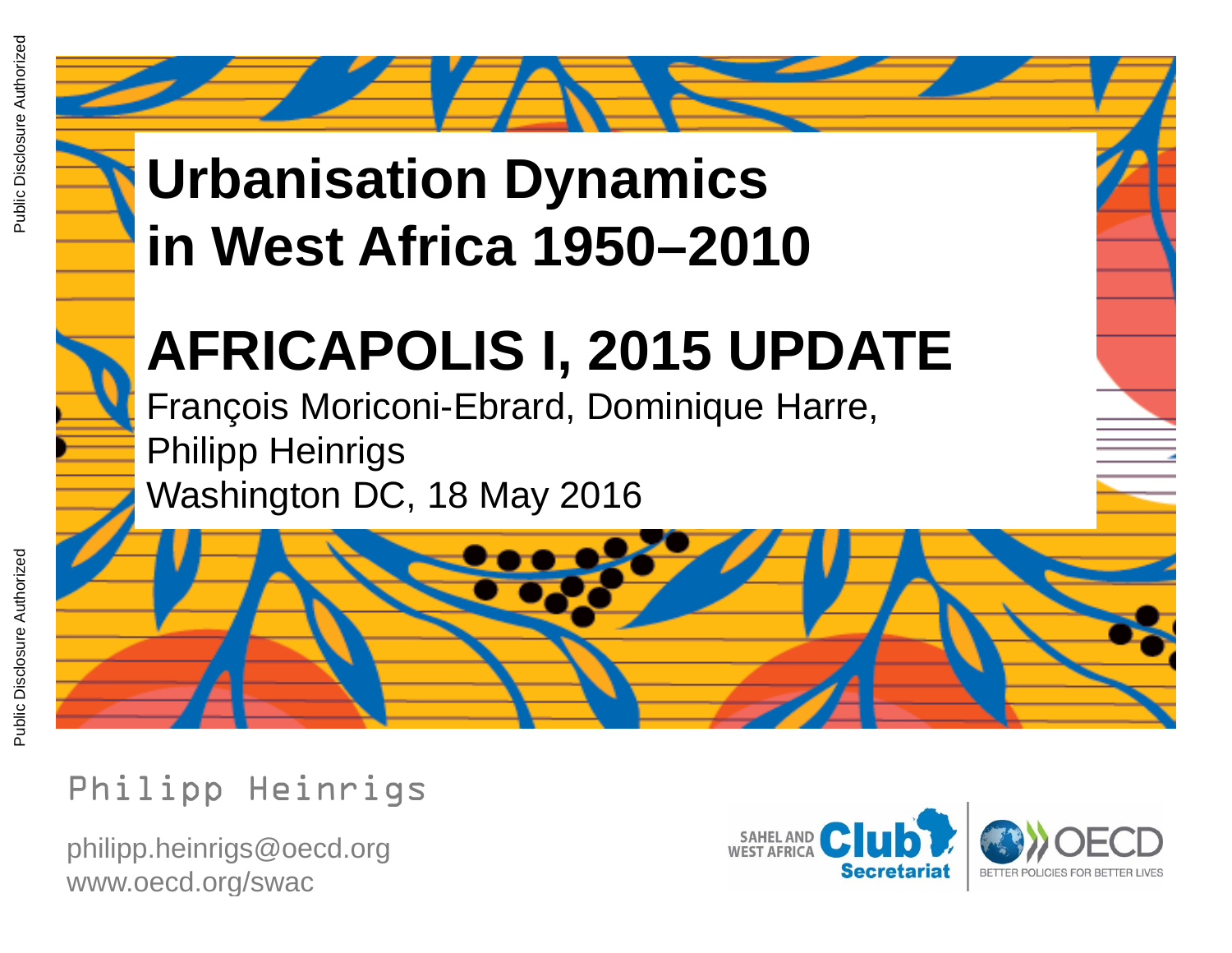## Settlement and urbanisation dynamics

Completely re-shaped economic, social and political geography of the region



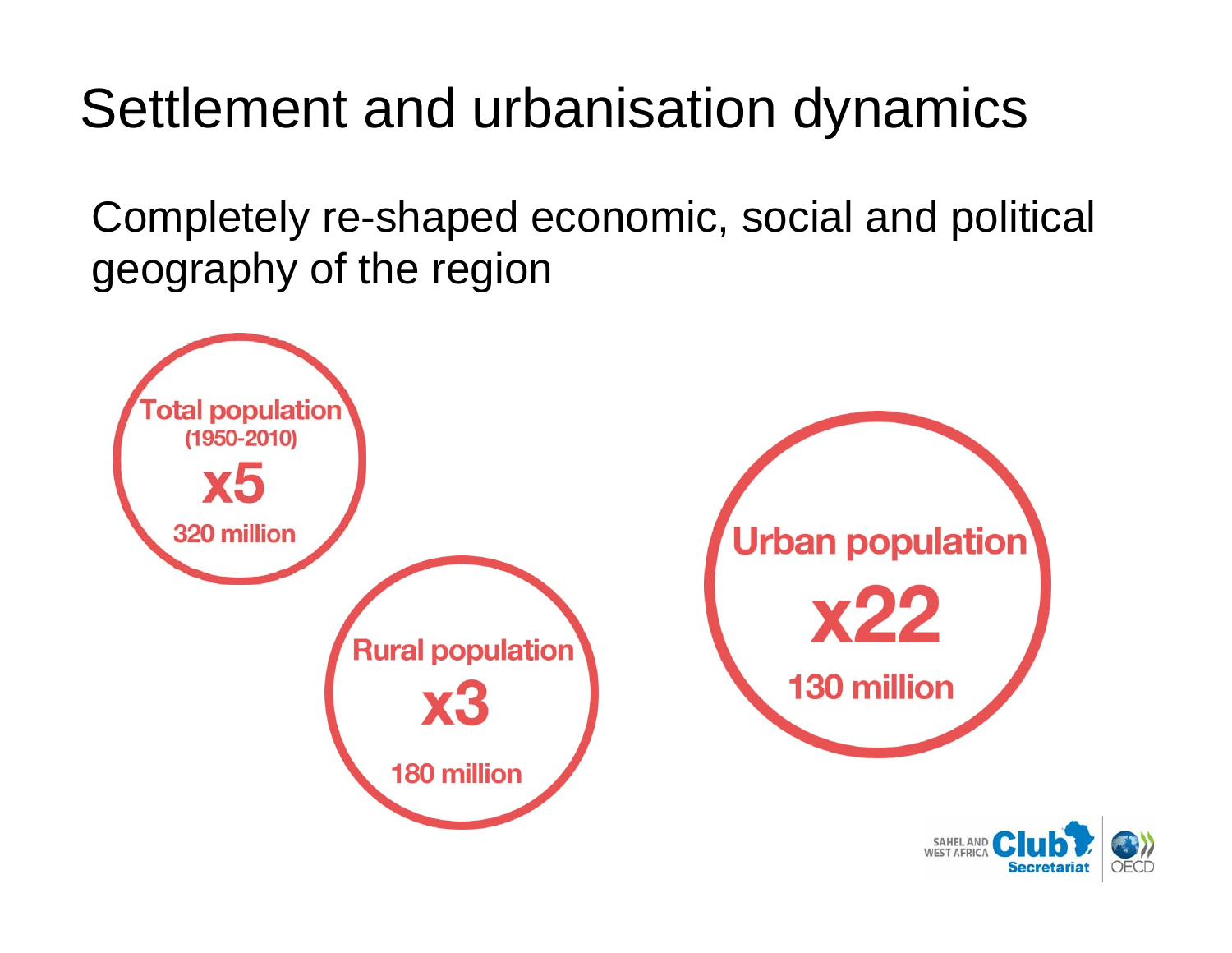## Urbanisation

#### Encyclopaedia Britannica 14th Edition 1929

*"Urbanisation: The study of urbanisation is the study of an aspect of the problem of density. It is a very important aspect and as such has not received the attention it deserves. It is probable that no change of so fundamental a nature has ever occurred in the lives of the mass of the people as that which has converted the greater part of the population of industrial communities from country dweller to town dwellers during the last century. It is thus desirable to obtain a measure of urbanisation but it is not an easy matter to do so. The census returns of most countries classify the population into urban and rural, but while these figures are useful for comparing changes in the same country between two dates, they*  $\overline{a}$ *re*  $\overline{of}$ *little use when comparing two countries. This is so because the classification is based upon very different methods in* 

*different countries. Thus, owing to differences in local government between England and Scotland, the figures giving the percentages of urban dwellers out of the total populations are not comparable. Again, those officially classed as urban dwellers often live under what to most people would appear as rural conditions."*

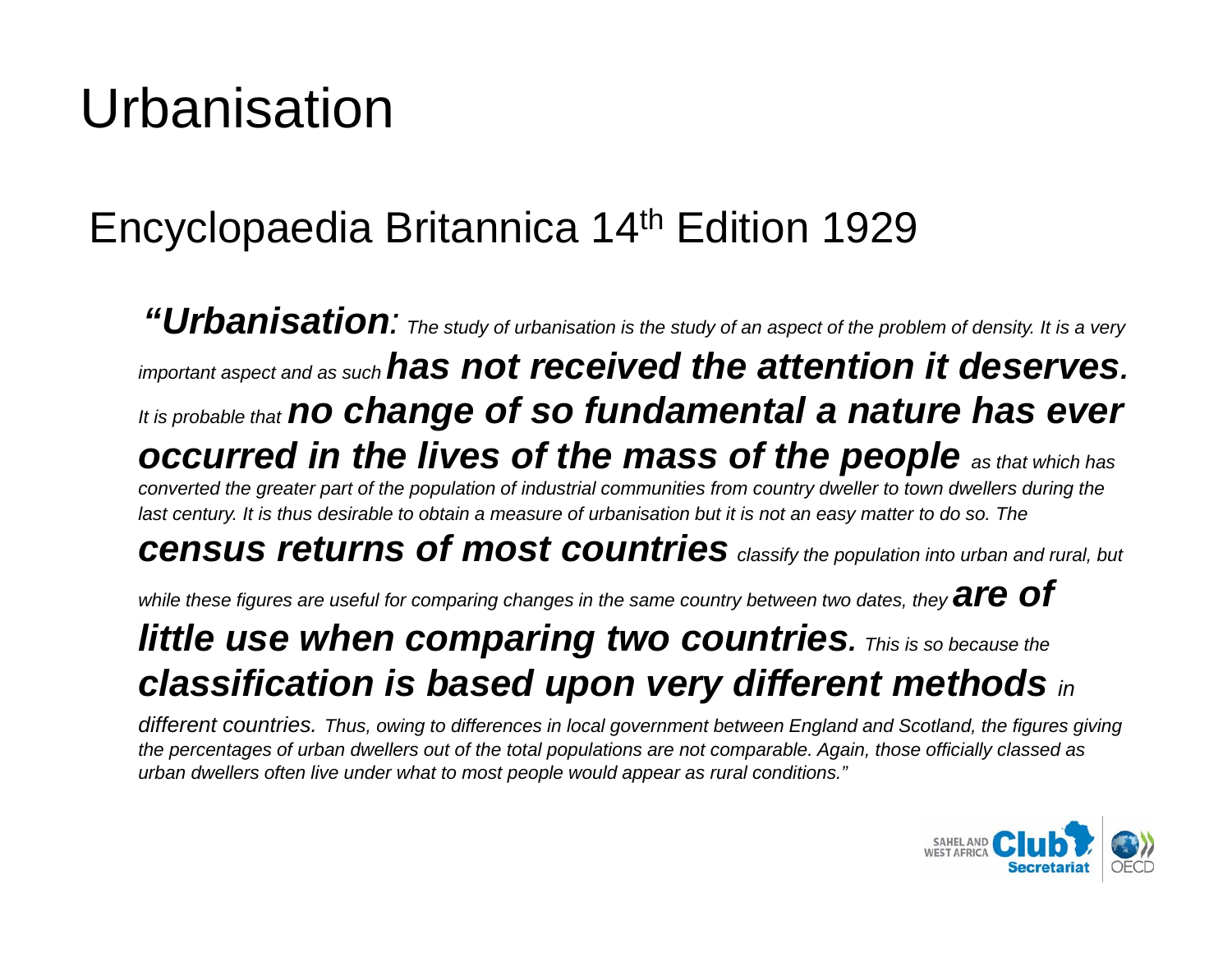# **Africapolis**

- An inventory of urban agglomerations: **size, evolution, geo-localisation**
- A **homogenous definition** of urban: "A continuously built-up area with less than 200m between buildings and more than 10,000 inhabitants"
- Method combines demographic sources, satellite and aerial imagery and other cartographic sources
- Data is **comparable**, **independent** and **verifiable**

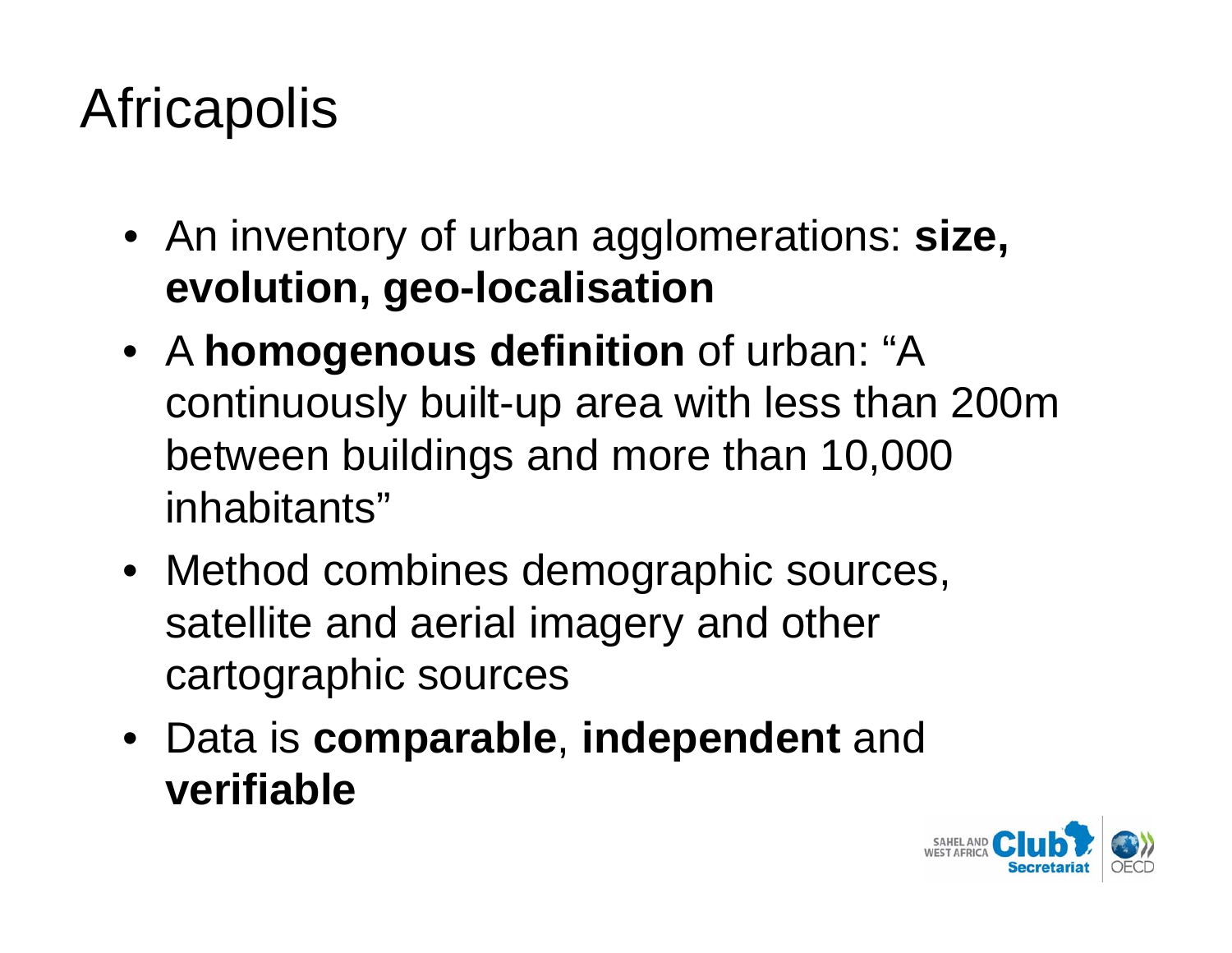## Africapolis I – 2015 update



- •New census data for 13 countries
- •Improved quality and availability of satellite imagery
- •Between 2000 and 2010 +48 million urban (60%)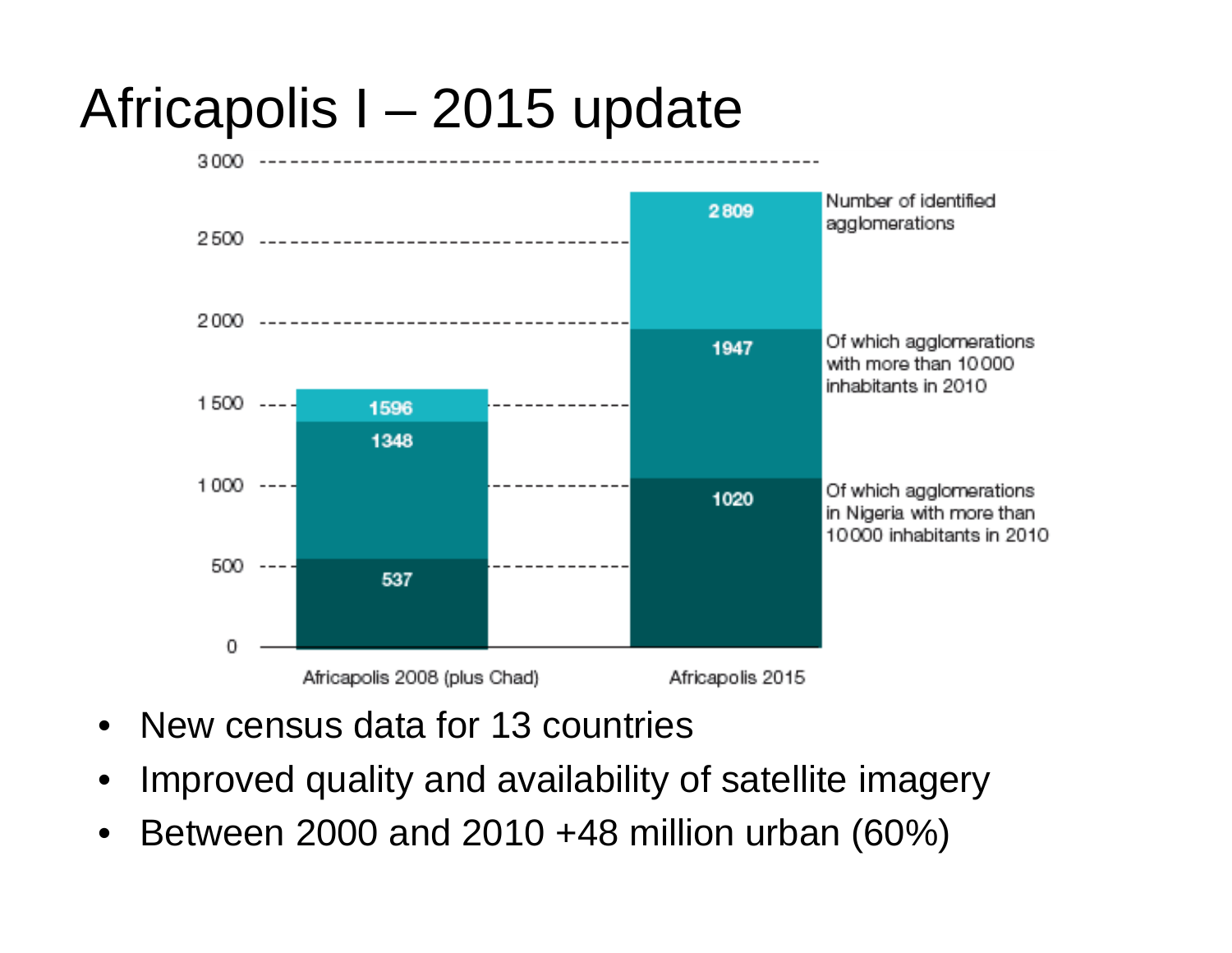# Major contributions of Africapolis

- Identification of cities < 100,000 inhabitants:
	- – In 2010, 90% of cities have fewer than 100,000 inhabitants,
	- – combined population of 45 million = 34% of total urban
	- 565 new agglomerations since 2000
	- important role in urban systems
- Nigeria:
	- 1,236 agglomerations identified, 1,027 more than 10,000 inhabitants
	- Emergence of large conurbations in Niger Delta region
- Geo-localised data, disaggregated

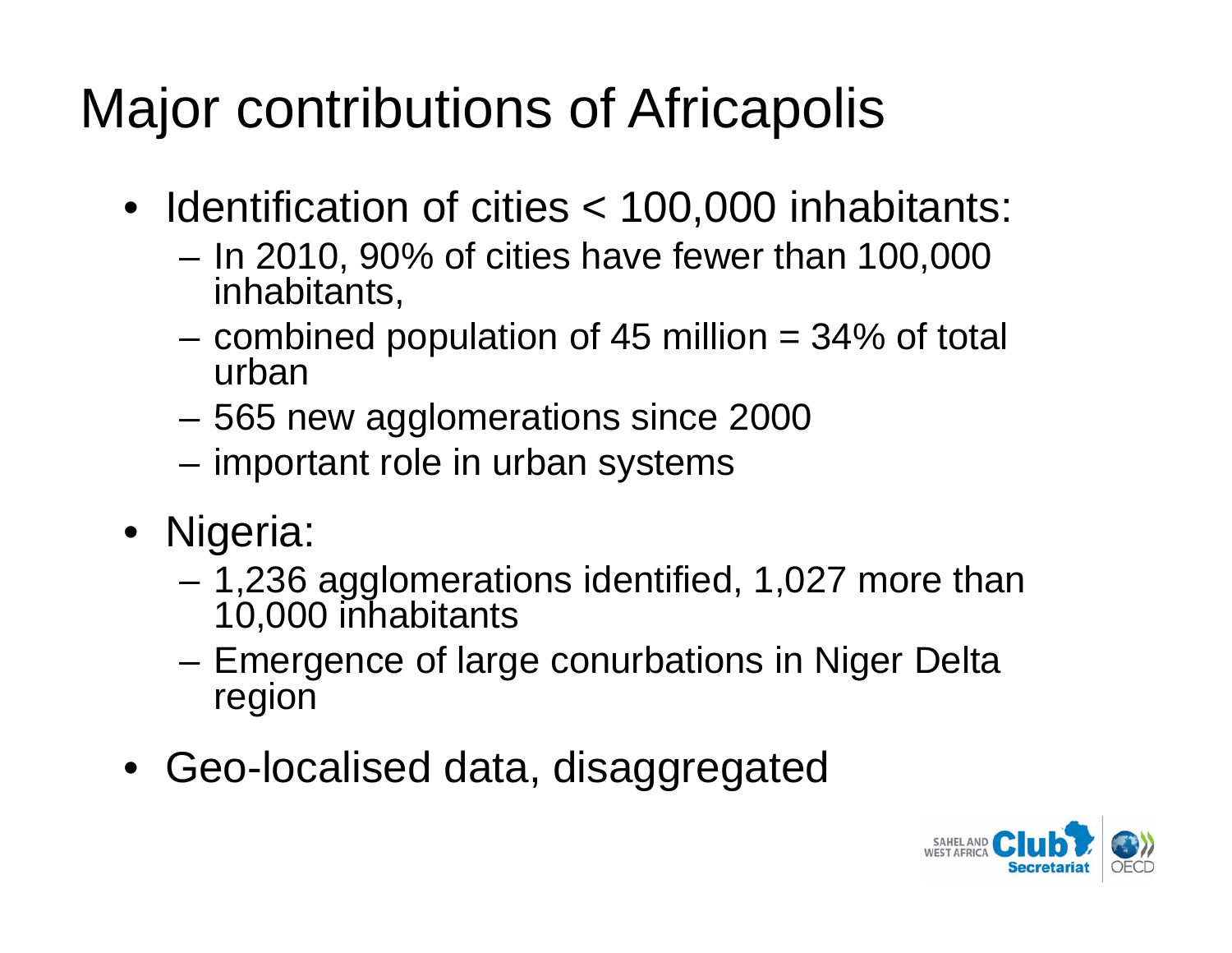## Nigeria – a special case

- Problem of administrative cartography
- Reliability of pre-1991 censuses

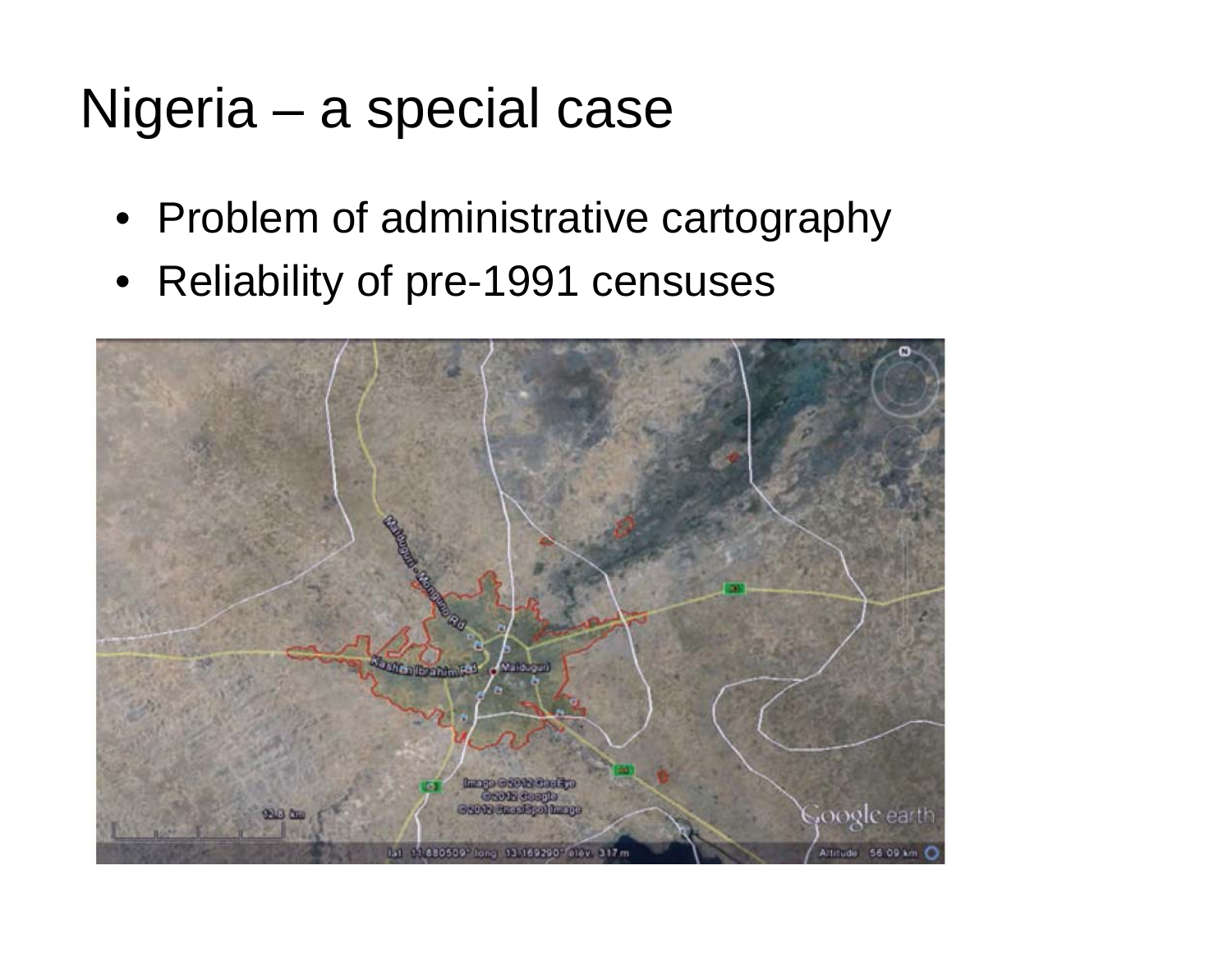## Urban network in 1950

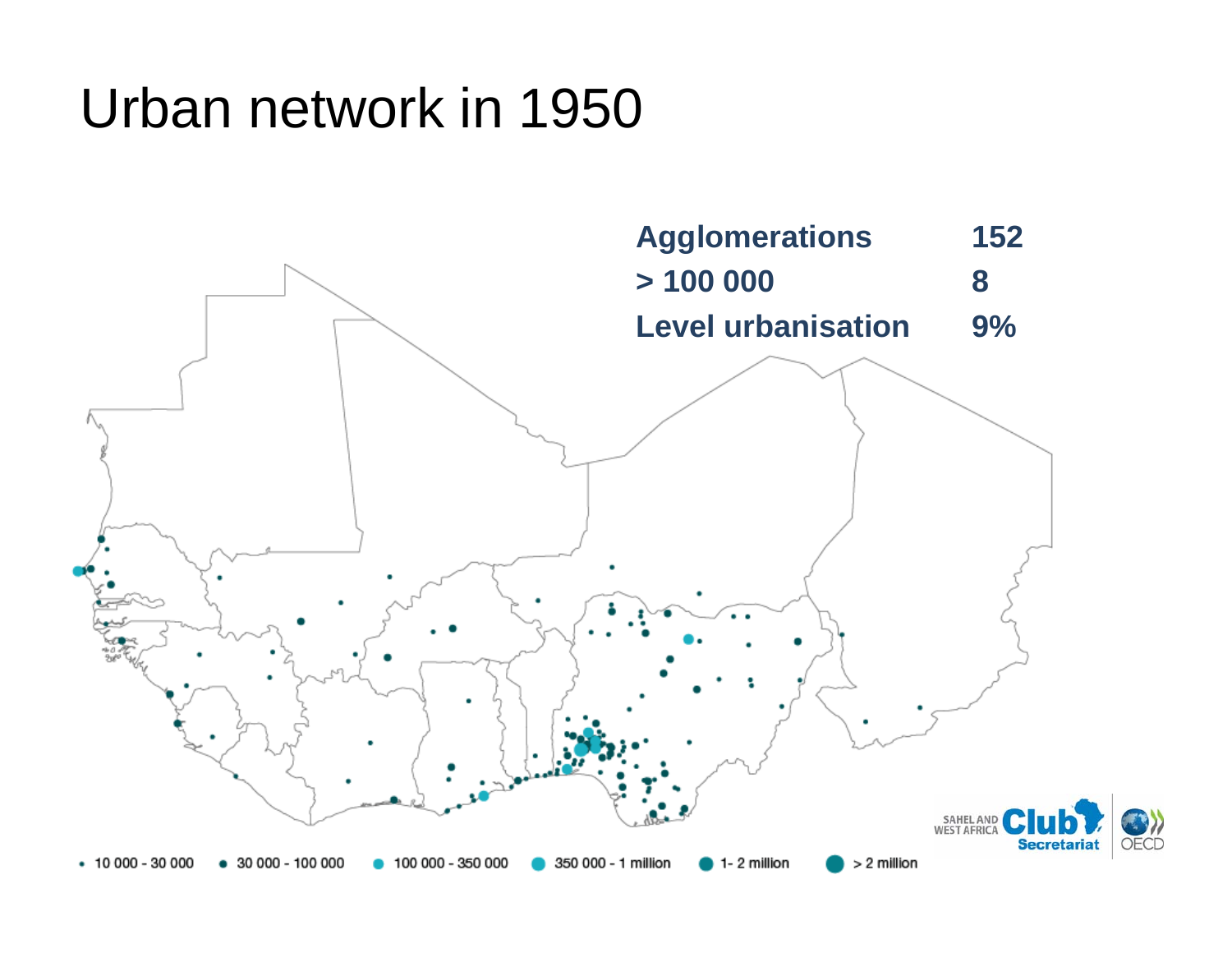## Urban network in 1980

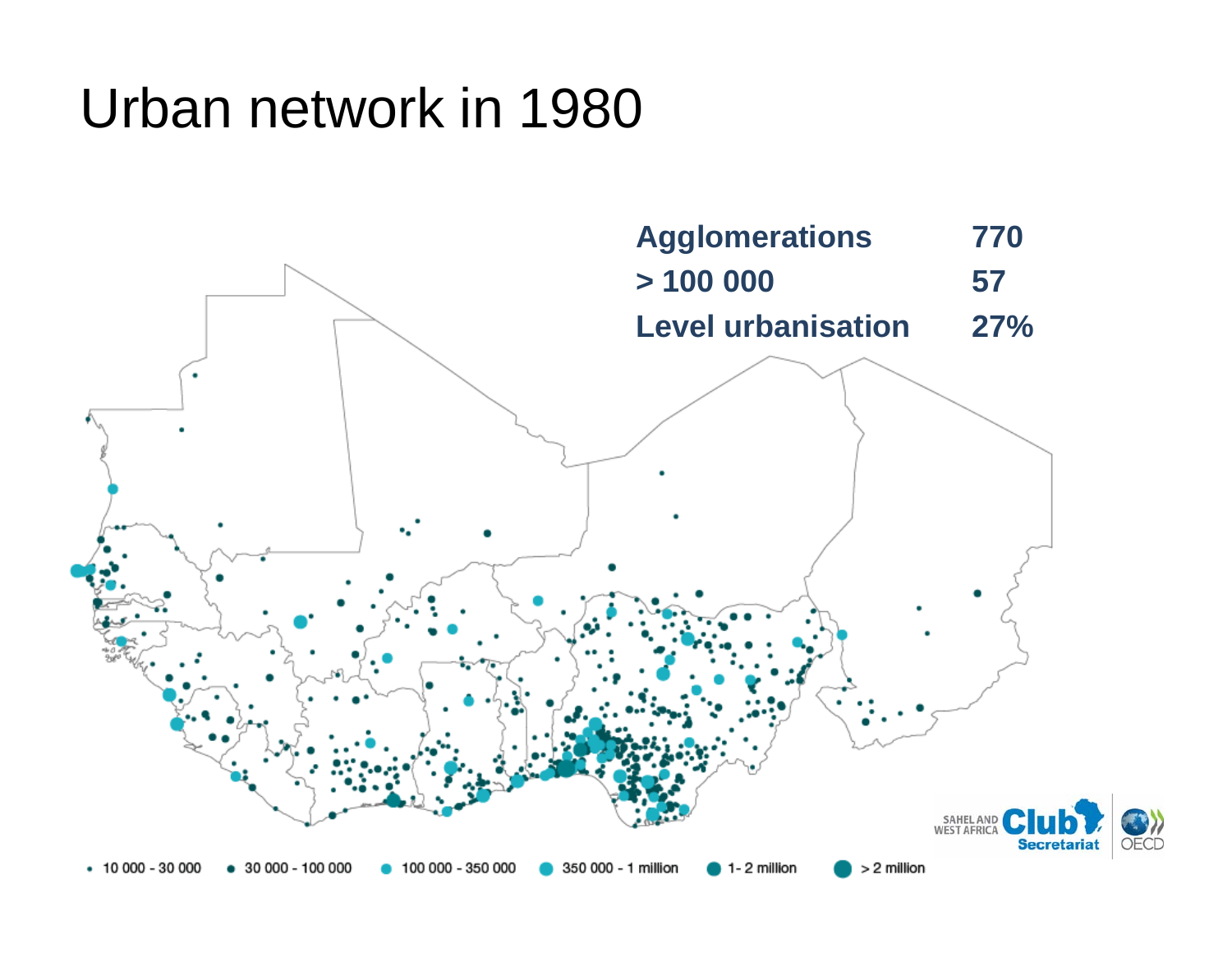## Urban network in 2010

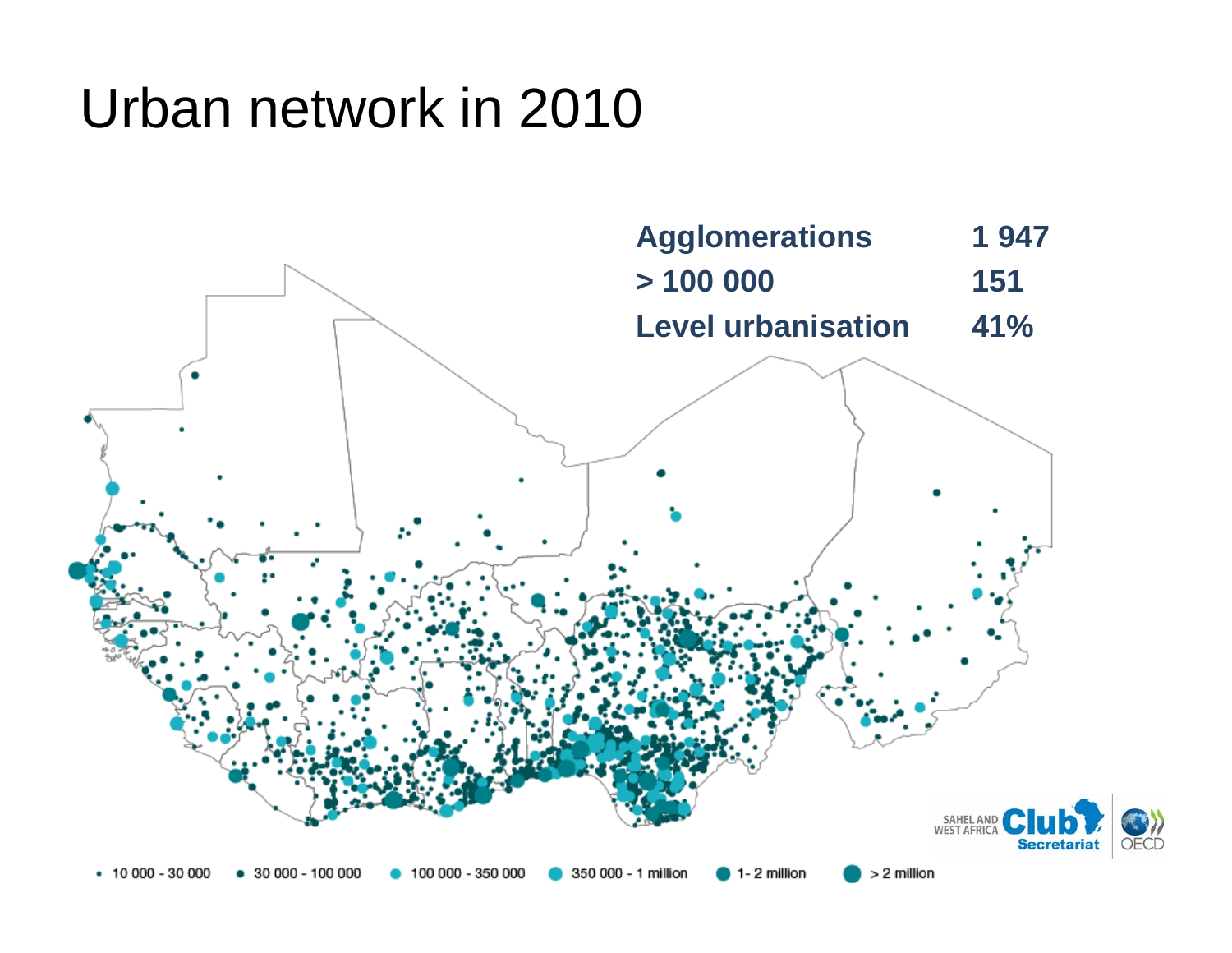#### The rank-size distribution

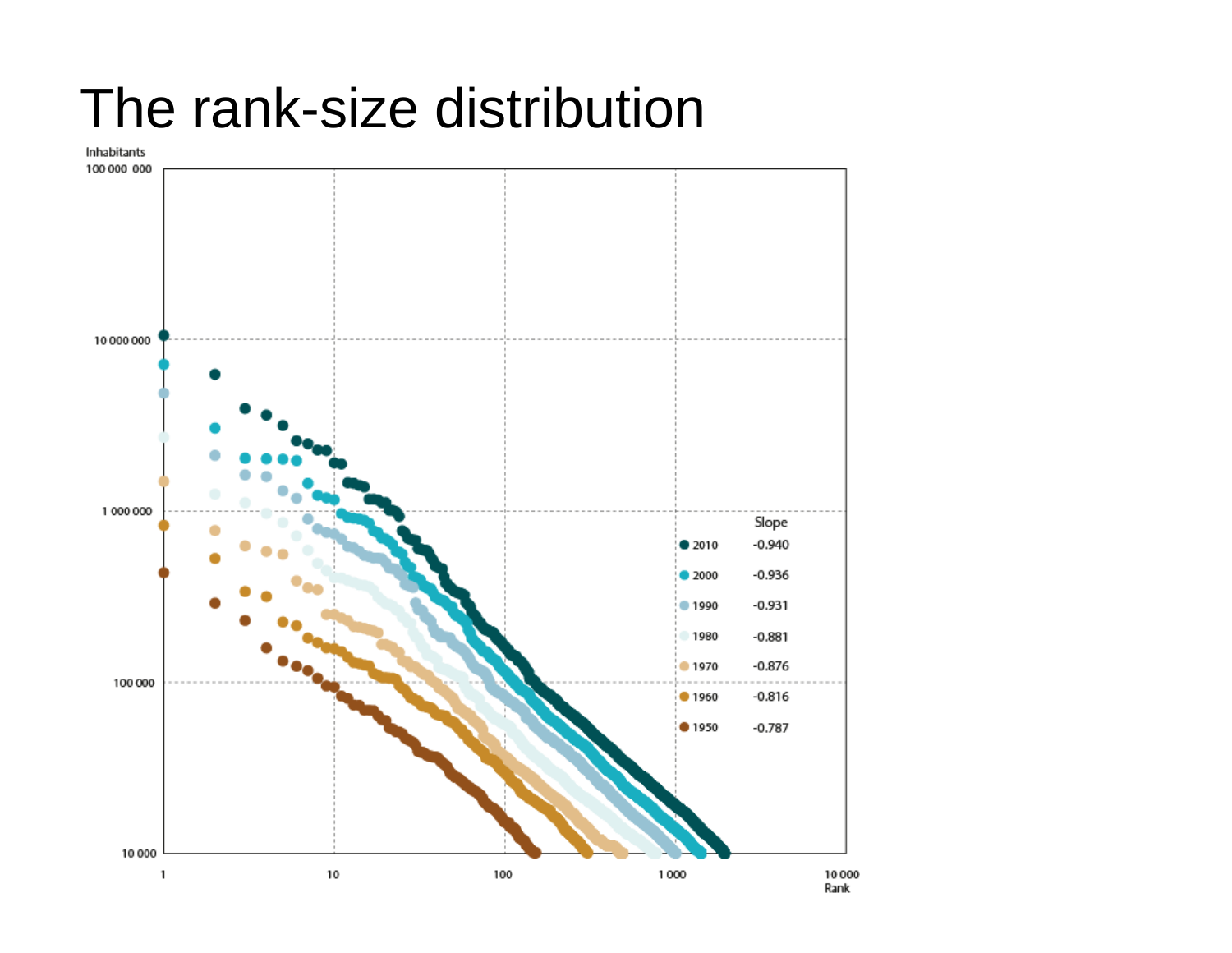### Underrepresentation of secondary towns



**Distribution of urban pop by same frequency size classes**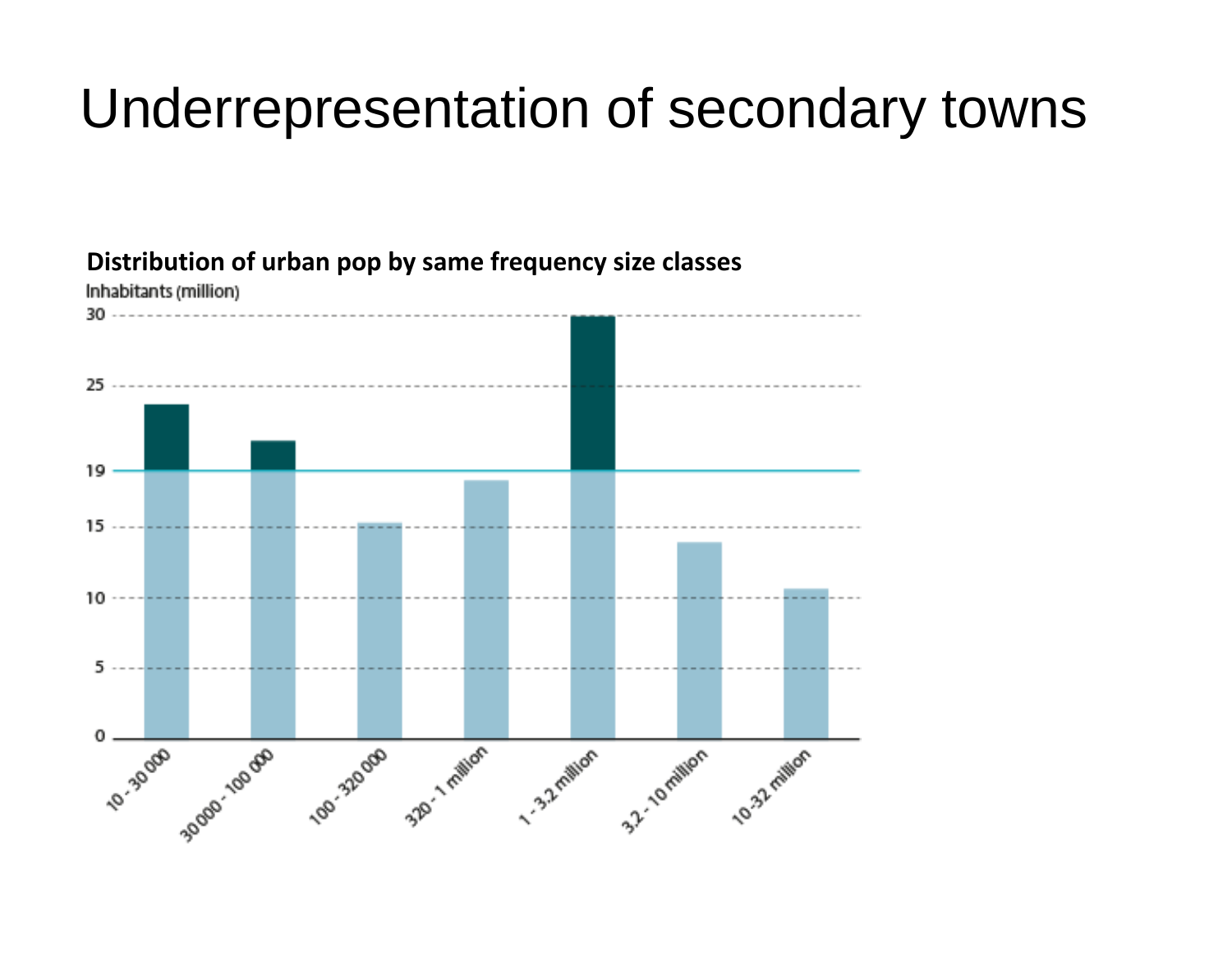#### Faster growth of secondary towns

Regression size on growth 1990 - 2010

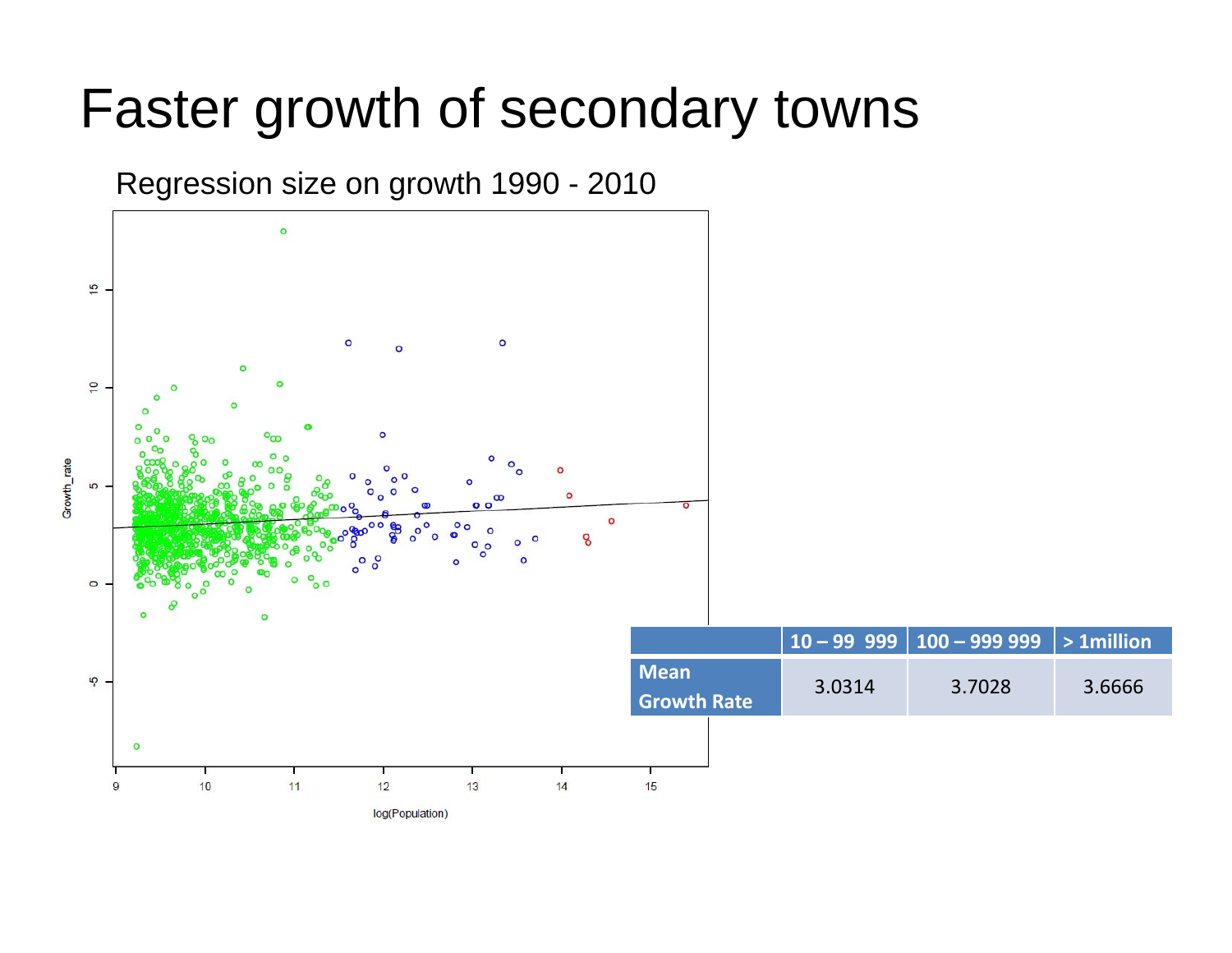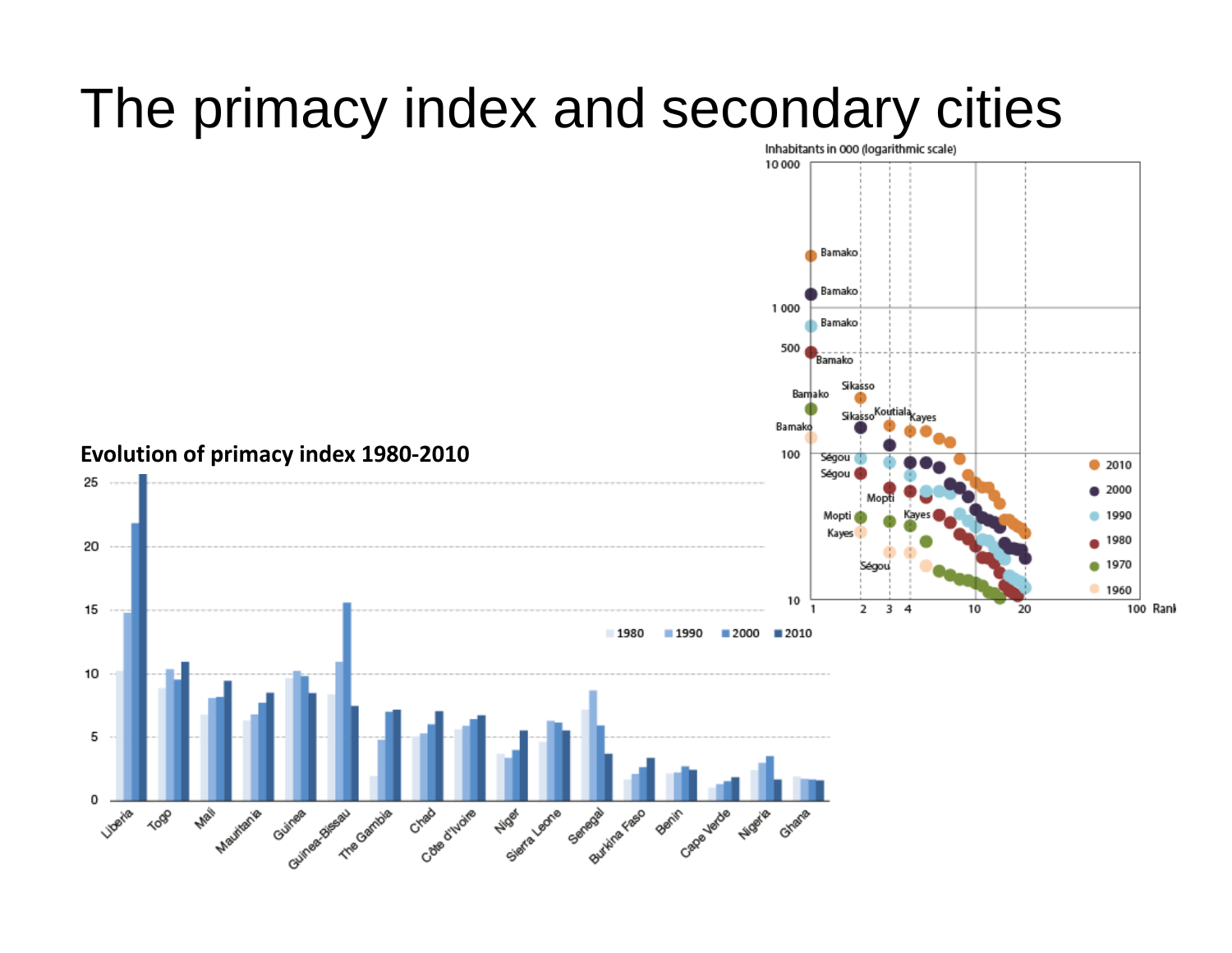## Morphological approach

- Identify territorial transformation processes which remain poorly measured and explained
- At the core of better understanding complex urbanisation dynamics (sprawl of metropolitan regions, irregular sprawl of secondary cities, merging in high population density areas, formation of meta-urban conurbations, particularly in Nigeria)

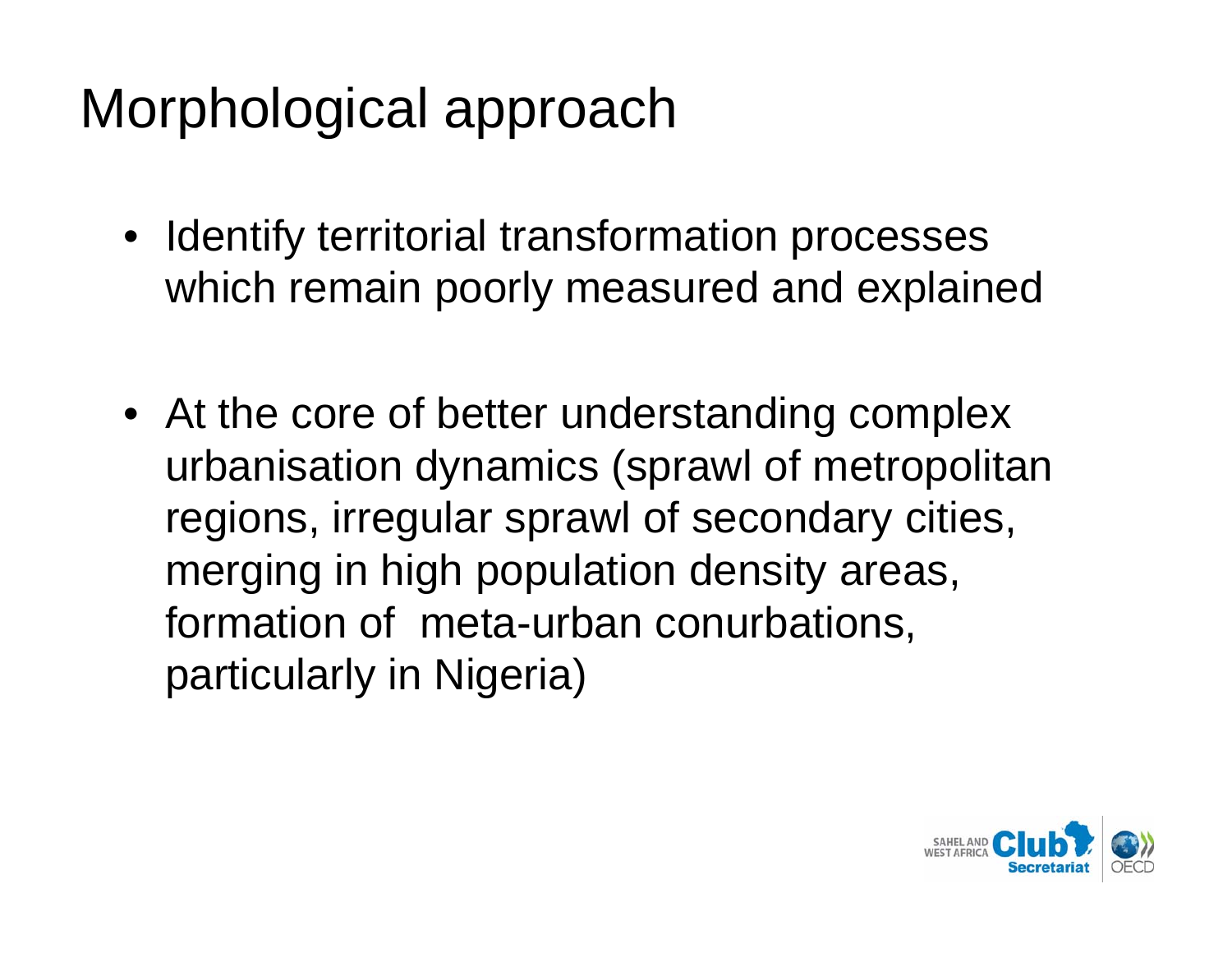## Connecting to networks

#### Linearisation of settlements



Uromi 120 000 inhabitants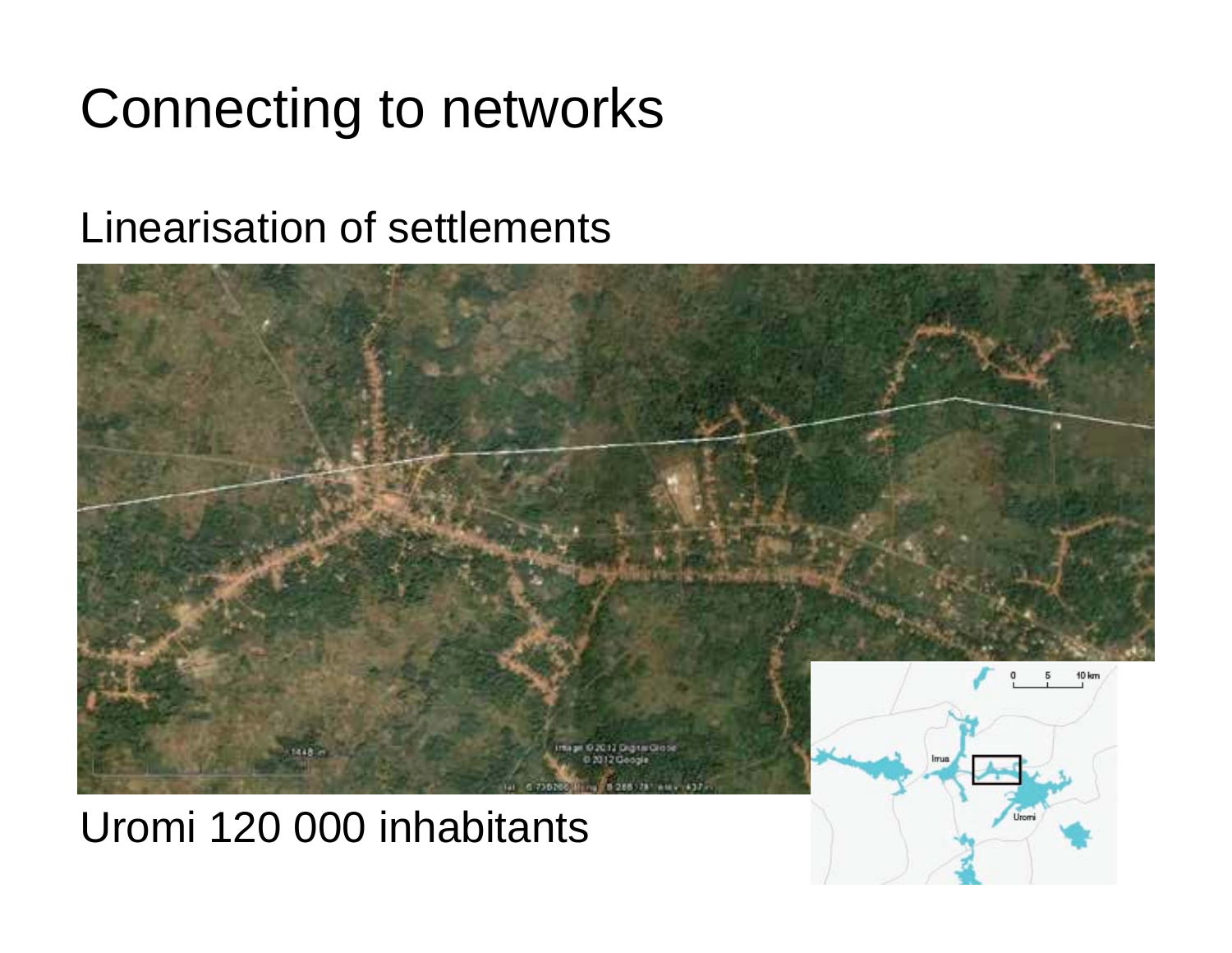## From hyper-rural to meta-urban

#### Scattered urbanisation, rural infill



#### Onitsha 6.3 million inhabitants 3 200 inhab/km2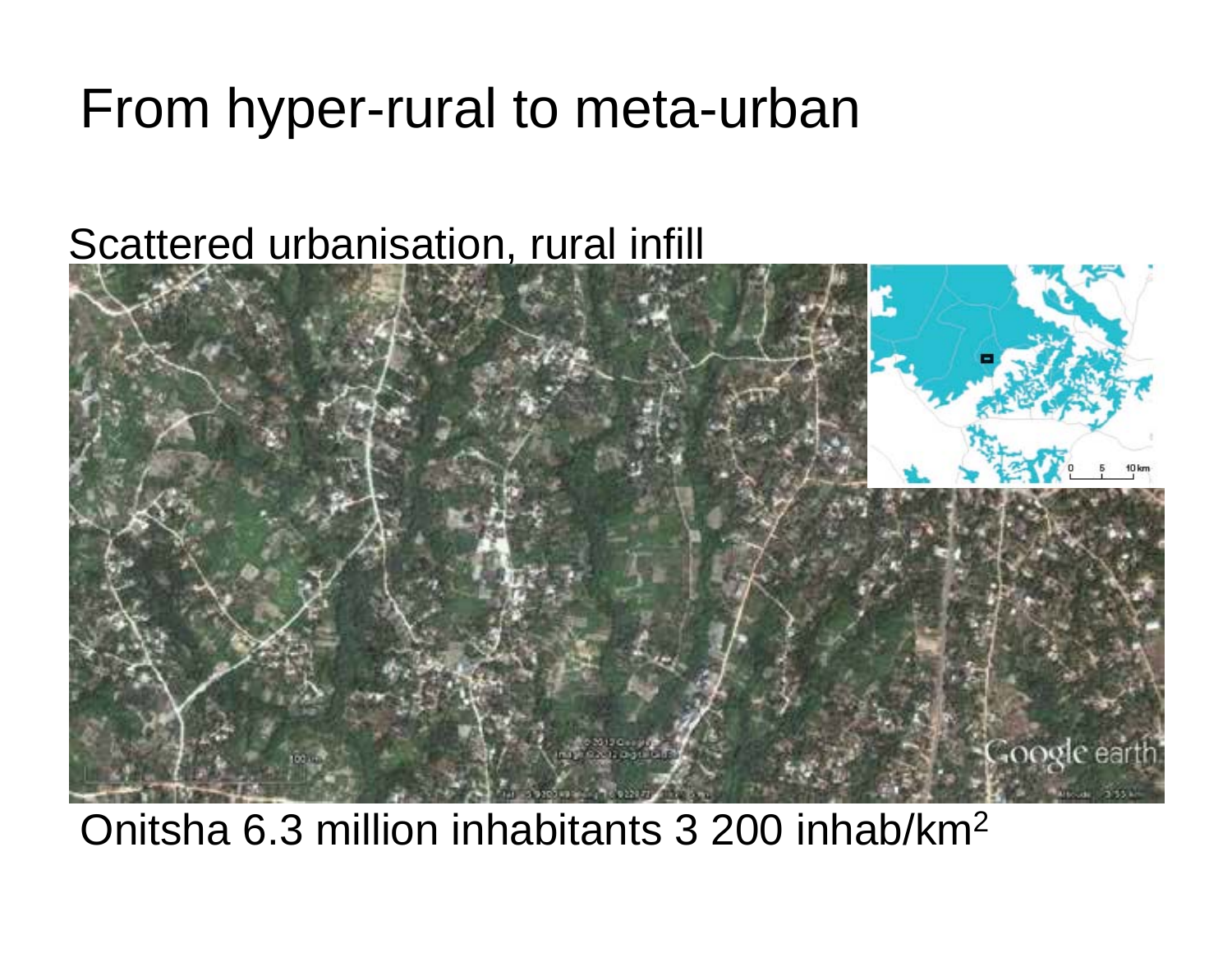## Urban imprint - Nigeria

Total surface area covered 14 000 km<sup>2</sup> - 46% of population on 1.5% of the national territory.



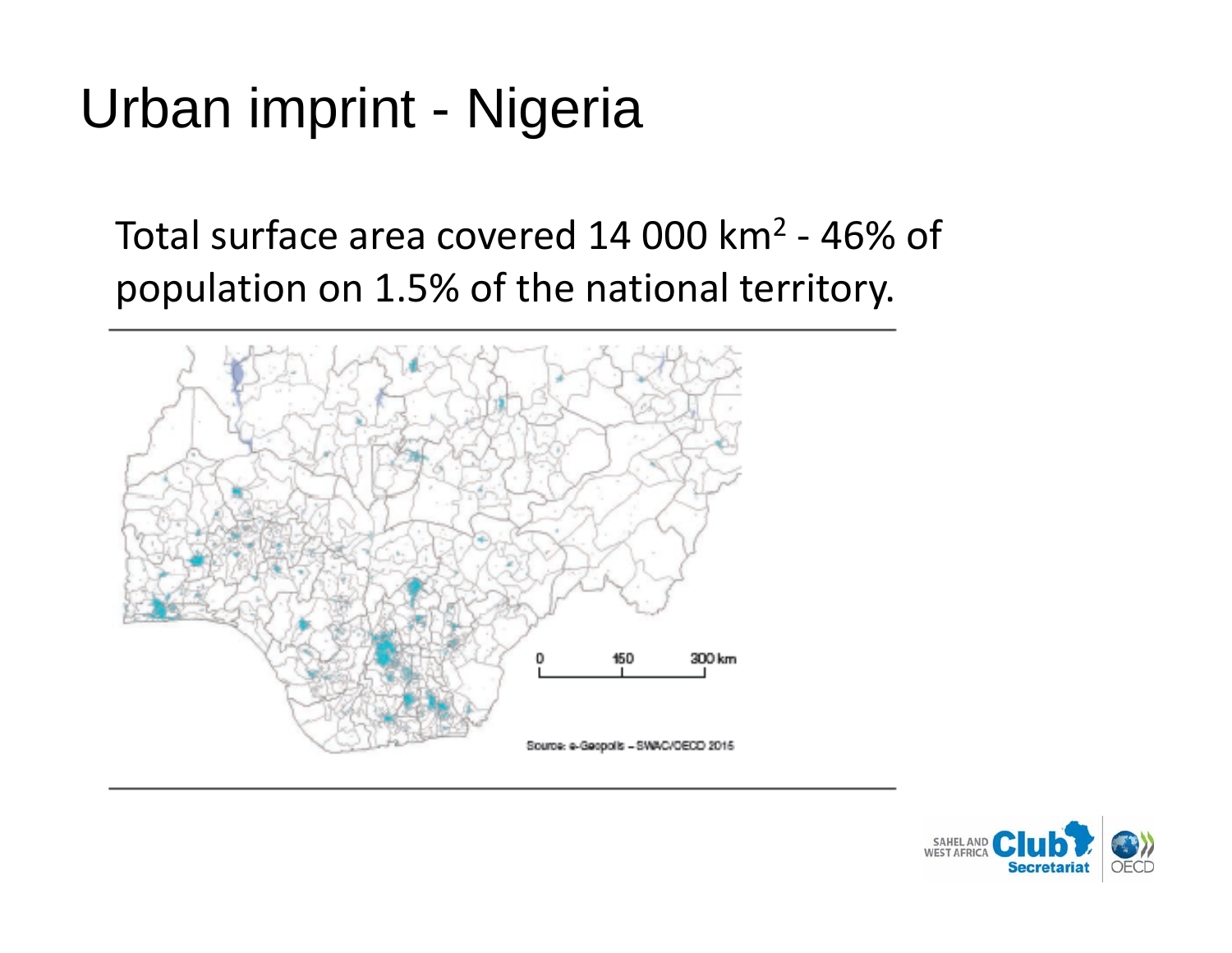#### Rural-urban linkages: moving closer together